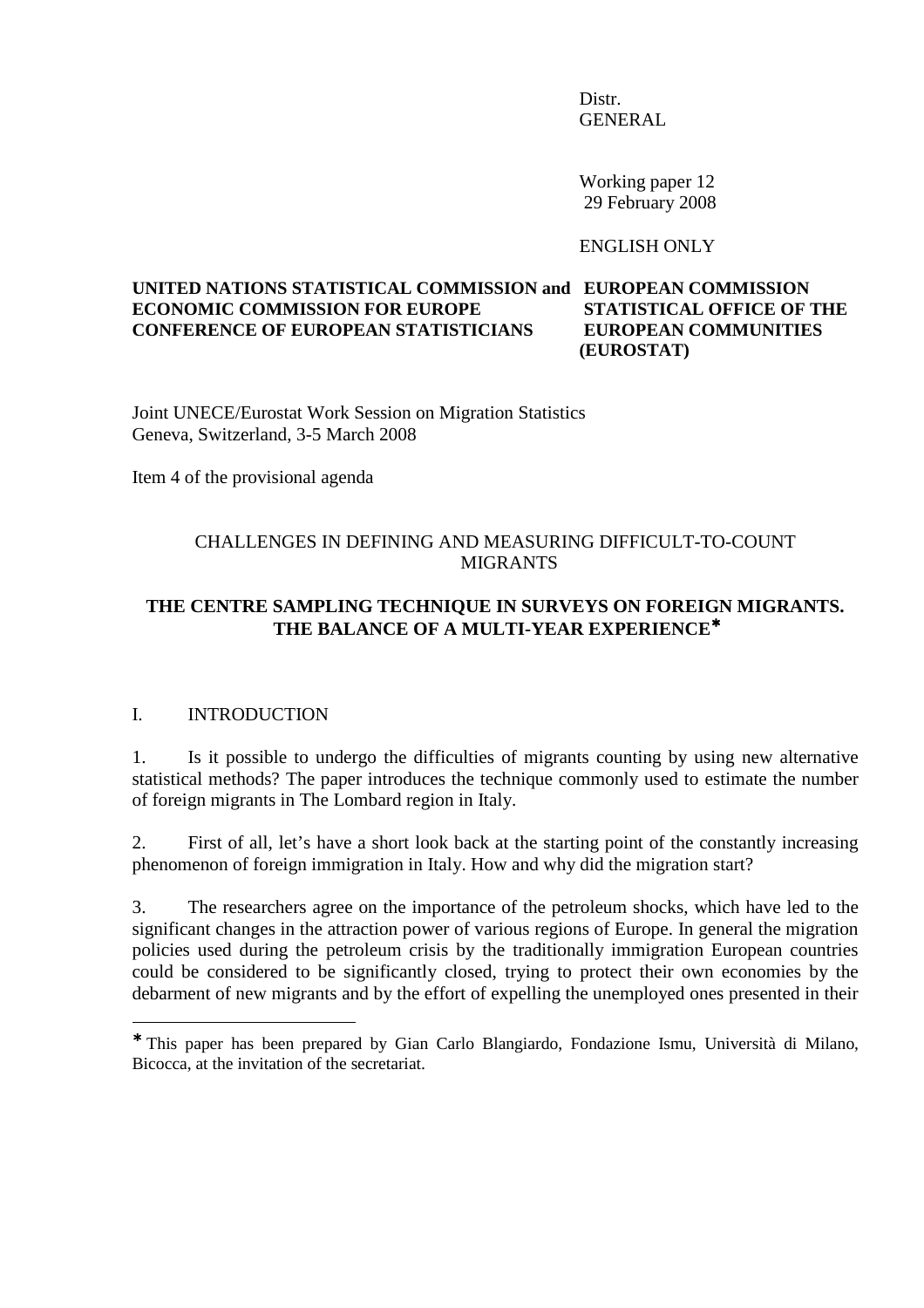territory. These policy trends triggered the appearance of two new tendencies for everyday European reality. The first one was the enlargement of the area of migration attraction to the south, when the traditionally emigration countries like Spain, Italy and later Greece and Portugal started to face the constantly increasing pressure of migrants inflows. The second one was the expansion of the illegal migration. Another significant growth and change of migration flows have arisen after the Velvet Revolution in 1989 and the subsequent border opening.

4. The big changes in the structure, the origins and the quantity of migration in Italy and in other European countries have resulted in the necessity to monitor and analyze the increasing number of migrants presented in the territory and in some way to try to manage them.

5. The available information based on the number of stay permits and the population register data, the so called "anagrafe", confirm the future accelerated growth of phenomenon and stress the necessity of the exhaustive information needed to handle the changing situation.

6. Under these conditions it is essential to integrate and evaluate the official statistical system and enrich it by the new alternative statistical methods, which can connect the methodological experiences and progress reached during the last twenty years.

# II. THE UP-DATED PICTURE

7. According to some evaluations made on the latest official data (Istat, 2007), it has been estimated that foreign population regularly established in Italy on the 1st January 2007 reaches more than 3,5 million individuals, who represent about 621,000 more than those reported by similar estimates referring to the same date of the last year. If we also add the likely presence of further 349,000 irregular migrants at the beginning of 2007, the total balance of foreign immigration in Italy will be very close to the threshold of 4 million individuals.

8. Table 1 compares the number of foreign citizens living in Italy in 2006 and 2007 according to their legal status.

|                                                                                                 | 1.1.2006         | 1.1.2007(a) | Variation | Variation |  |  |
|-------------------------------------------------------------------------------------------------|------------------|-------------|-----------|-----------|--|--|
|                                                                                                 | <b>Thousands</b> |             |           |           |  |  |
| Total regular migrants                                                                          | 3.012            | 3.633       | 621       | $+20,6$   |  |  |
| Of which:                                                                                       |                  |             |           |           |  |  |
| - residents                                                                                     | 2.671            | 2.939       | 268       | $+10,0$   |  |  |
| - non-residents                                                                                 | 341              | 694(b)      | 353       | $+103,5$  |  |  |
| Total irregular                                                                                 | 650              | 349         | $-301$    | $-46,3$   |  |  |
| Total presence                                                                                  | 3.662            | 3.982       | 320       | $+8,7$    |  |  |
| (a) Estimated value; (b) Including 400,000 individuals, irregular at the beginning on 2006 that |                  |             |           |           |  |  |
| obtained the residence permit by the Italian law on incoming flow 2006.                         |                  |             |           |           |  |  |

**Table 1** – Foreign citizens living in Italy (2006-2007)

Source: Istat data and Ismu Foundation estimates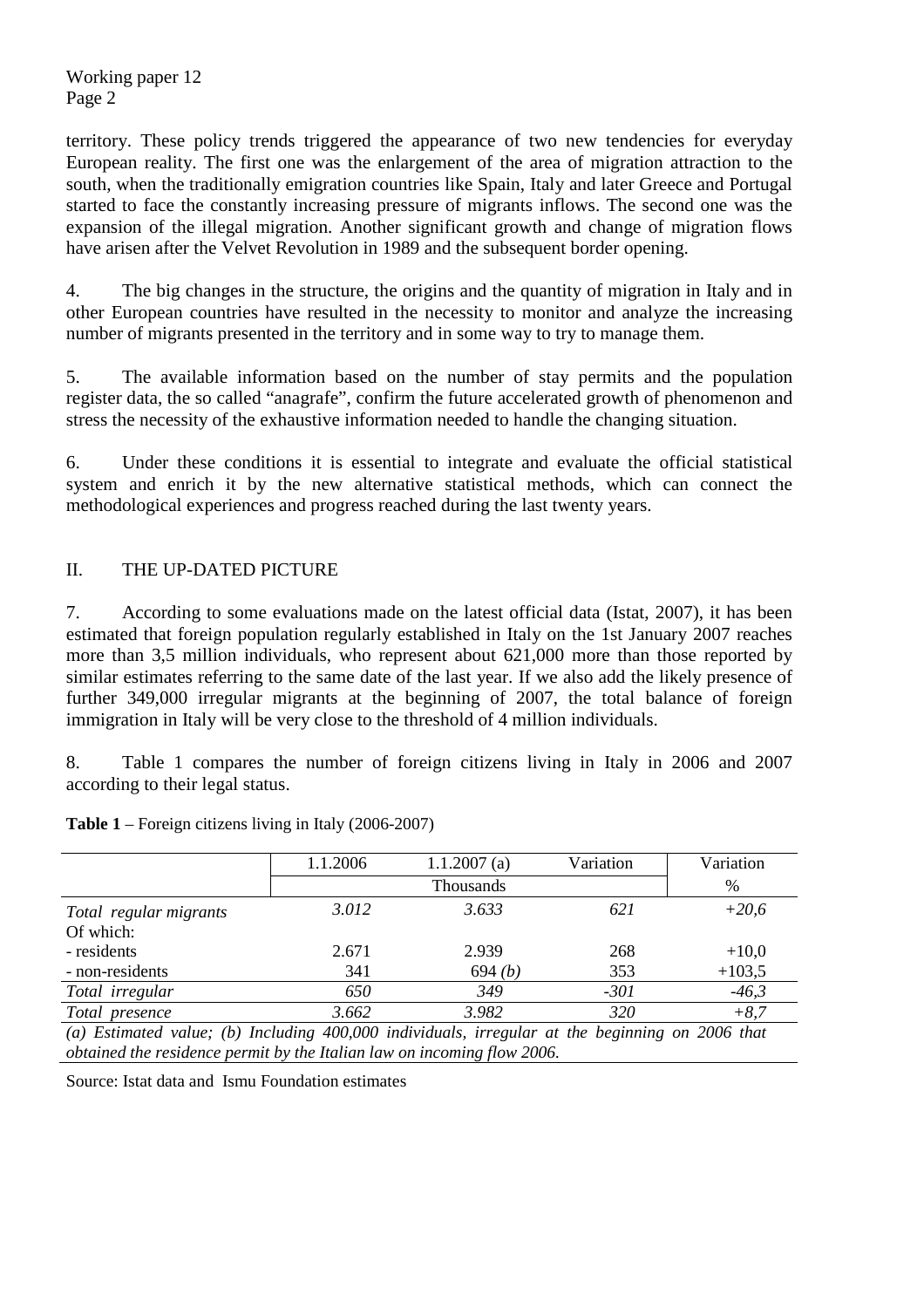9. The framework of regular migration from "high migration pressure countries"  $(HMCs)^1$ changed in the last decade from the predominant position of Northern African migrants to dominance of Eastern European ones.

10. There are reinforced signs of a progressive strengthening of a "new" East-European migration. In fact, among the first ten nationalities there are countries such as Romania and Ukraine. On the other side, a weakening of the relative position is reported among the "traditional" countries of origin, such as Morocco, Tunisia, Senegal and Philippines.

| Rank | Countries   | Residents at<br>1.1.2007 |
|------|-------------|--------------------------|
| 1    | Albania     | 376                      |
| 2    | Morocco     | 343                      |
| 3    | Romania     | 342                      |
| 4    | P.R China   | 145                      |
| 5    | Ukraine     | 120                      |
| 6    | Philippines | 101                      |
| 7    | Tunisia     | 89                       |
| 8    | Serbia e M. | 74                       |
| 9    | Macedonia   | 72                       |
| 10   | Ecuador     | 70                       |
|      | Top 10      | 1732                     |
|      | A11         | 2.939                    |
|      | Countries   |                          |

**Table 2** - Regular (documented) migrants by nationality in 2007, Italy (thousands)

Source: Istat data processed by Ismu Foundation

# III. ILLEGAL MIGRANTS, THE PROBLEMATIC ONES ?

 $\overline{a}$ 

11. Illegal migrants have always represented a crucial problem in the debate on migration in Italy, especially with respect to the solutions of emergency in the form of the legalizations. Very rarely, however, such a problem has been dealt with the necessary instruments, which involve the availability of correct data about the real proportions of the problem itself, its structural features and distribution in the Italian territory.

12. Only in the late 80s some official estimates concerning the phenomenon of illegal immigration in Italy emerged. The figure referring to the illegal migrants in 1989 was indirectly reckoned<sup>2</sup> as running as high as 500 000; in other words, one out of two migrants was illegal.

<sup>&</sup>lt;sup>1</sup> It is referred to LDCs<sup>\*</sup> and the East European Countries, inclusive of all neocomunitarian members (with the excepion of Malta).

<sup>&</sup>lt;sup>2</sup> The data were obtained by subtracting the total number of residence permits at 31<sup>st</sup> December 1989 from the total estimate of all immigrants on the same date.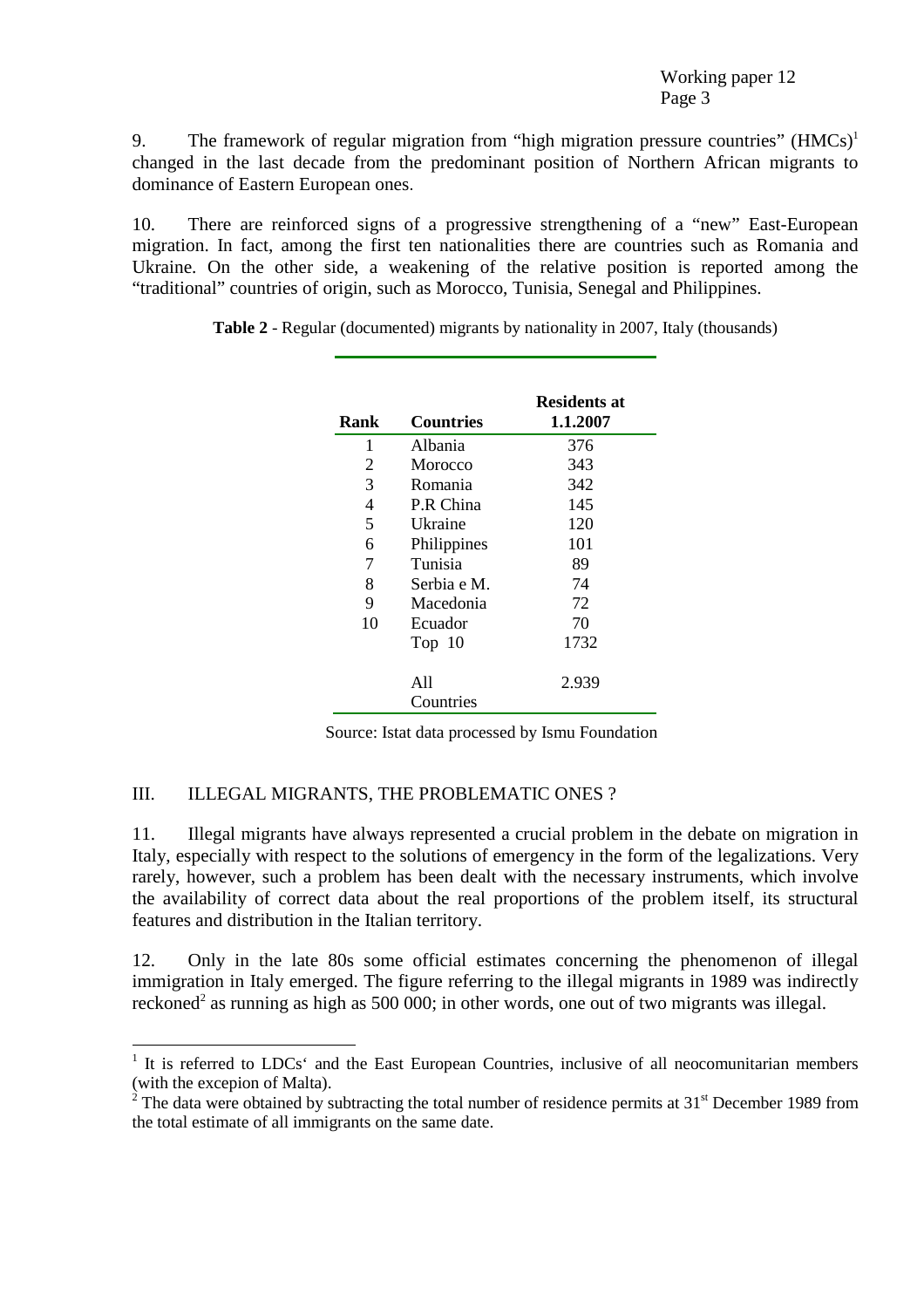13. Such a high figure refers to a specific period which was characterized by both, constant migration waves into Italy and the lack of a specific legislation.

14. The total estimated number of undocumented migrants on the 1st January 2007 was about 350,000, which looks like a new signal of the decreasing trend of the irregularity. The cycling dynamic of illegal migration in the last 20 years seems to be highly fostered by repeated amnesty laws reaching a point of (relative) minimum at the beginning of 2007, thanks to the grant of a work permit of stay to about half a million of illegal foreigner (according to the extension of the incoming flows 2006 law, that was de facto a new amnesty). Anyway it must be stressed that at the end of the year 2007 a further flow of almost 700,000 foreigners, mostly illegally presented in Italy, applied for a work permit to stay.



**Chart 1** - Estimated irregular migrants in Italy (1990-2007 in thousands)

 $\overline{a}$ 

15. In fact the roller-coaster trend characterising the incidence of the irregulars seems to indicate a two-fold effect of the subsequent amnesty processes:

- a) a so-called *recall effect,* i.e. the increase of irregularity in the period immediately preceding the amnesties<sup>3</sup>;
- b) an *amnesty effect*, i.e. the reduction of irregularity immediately after the amnesty processes in 1990, 1994, 1998, 2002 and (informally) 2006. The physiological minimum amount of undocumented migrants can be observed in 1997 and in 2000, while the maximum was in the years before the last "great 2002 regularization" - the so-called Bossi-Fini regularization- and in 2006, when a further regularization was expected.

Source: Ismu Foundation

<sup>3</sup> Similar to recall effect of previous amnesties were the effects of regular flows programmed in 2006 (March) and 2007 (December). Their notice were generally read by foreigners as a new amnesty "de facto", and this was really confirmed by the 2006 decree law experience.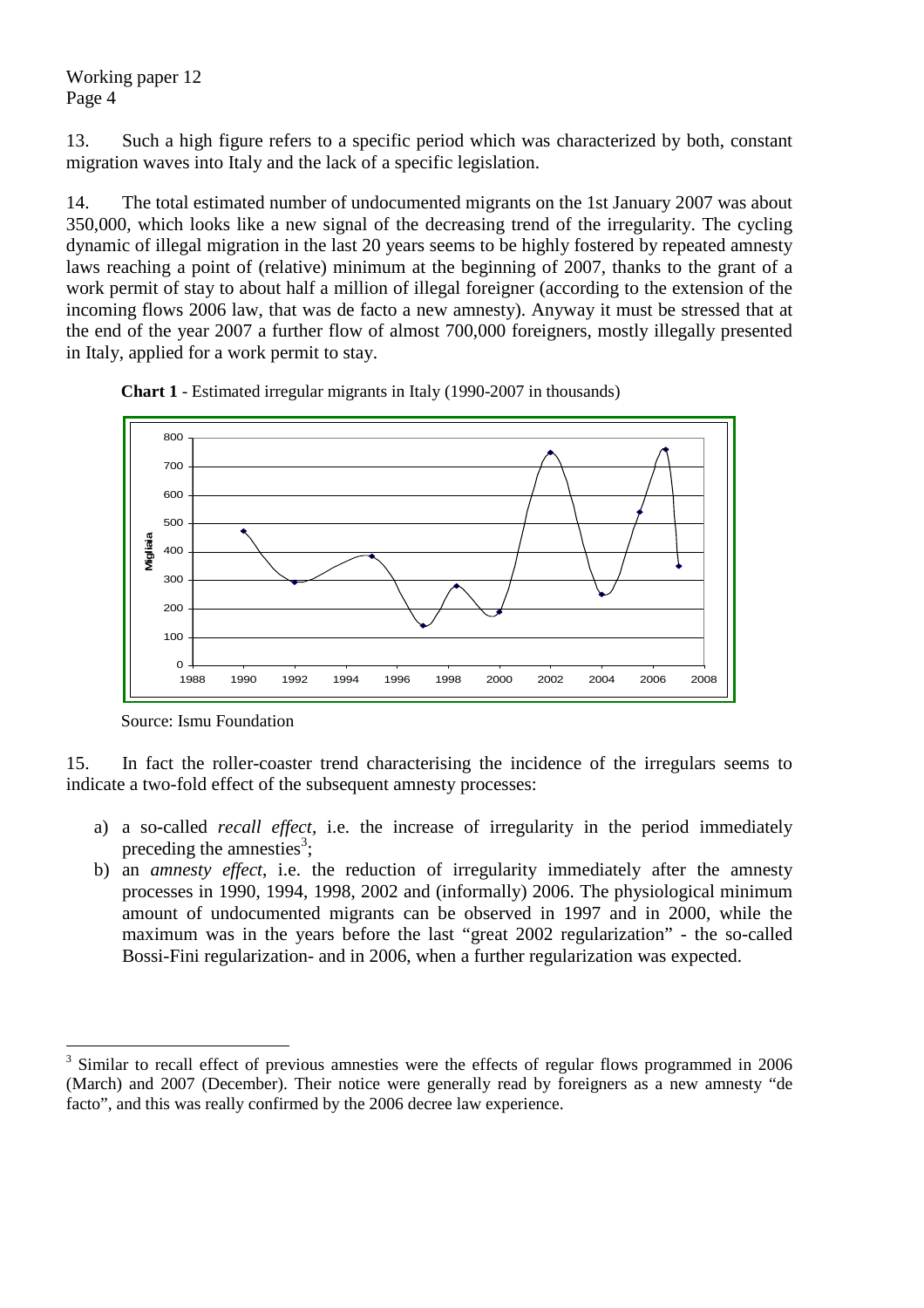16. It is important to notice that in general, smuggled and undocumented migrants have benefited from the regularization process in order to transit indefinitely to a legal status. Only exceptionally, migrants who have been regularised once became irregular again. An emblematic case in this regard is represented by the Lombardy region, where reliable surveys stress that 91% of migrants who have been regularised in 2002 had never been regularised before in any of the amnesty processes (Blangiardo, 2003). It is opportunity to recall, however, that smuggling (as well as over-staying) seems to be a rule rather than an exception in the migration histories of foreigners living in Italy: in 2003, as stated by the same source, 62% of migrants from "high migration pressure countries" (HMCs) living in Lombardy reveal to have benefited from at least one of the amnesties (Blangiardo, 2005).

17. Another interesting moment to take into the consideration is the effect of the amnesty on the number of regular and irregular component of the migration. As we can see from the following table (3) and from chart 2, in the Lombard region, after the last two formal and informal regularizations (i.e. in 2003 and in 2007) the number of *irregular migrants* rapidly decreased and the number of *regular but not resident* increased.<sup>4</sup> The reason is that the irregular component turned into the group of regular migrants (as regard stay permit) but not (yet) *resident* in the so called "anagrafe". In the main time the *resident* migrants have increased (i.e. in 2004- 2005) because of the influence of the family reunifications and the second generations born in Italy and because of the increase of neo-regular migrants (i.e. the 2003 wave of regular but not residents) who later on asked for the status of *residents* obtained through the inscription in the "anagrafe".

| Year | <b>Residents</b> | <b>Regular but non residents</b> | <b>Irregular</b> | <b>Total</b> |
|------|------------------|----------------------------------|------------------|--------------|
| 2001 | 291,9            | 40,7                             | 87,1             | 419,7        |
| 2002 | 293,5            | 28,2                             | 143,6            | 465,3        |
| 2003 | 365,5            | 129,9                            | 61,9             | 557,3        |
| 2004 | 473,0            | 81,4                             | 93,2             | 647,6        |
| 2005 | 622,1            | 56,2                             | 115,9            | 794,2        |
| 2006 | 663,4            | 44,8                             | 151,8            | 860,0        |
| 2007 | 726,3            | 82,3                             | 129,6            | 938,2        |

**Table 3** – The transition of foreign immigrants HMCs form illegal to resident status in the Lombard Region (2001-2007 in thousands)

Source: Ismu Foundation

 $\overline{a}$ <sup>4</sup> According to their juridical status migrants are legally or illegaly presented in Italy. The group of legal migrants is divided into two groups. The first one is the group of residents, which consists of migrants recorded in the population register called "anagrafe". The second one is the group of the so called "regular, but not residents", meaning the migrants legally presented in Italy, but not recorded in the population register. The illegal migrants are those without (clandestine migrants) or with expired (irregular migrants) permit of stay.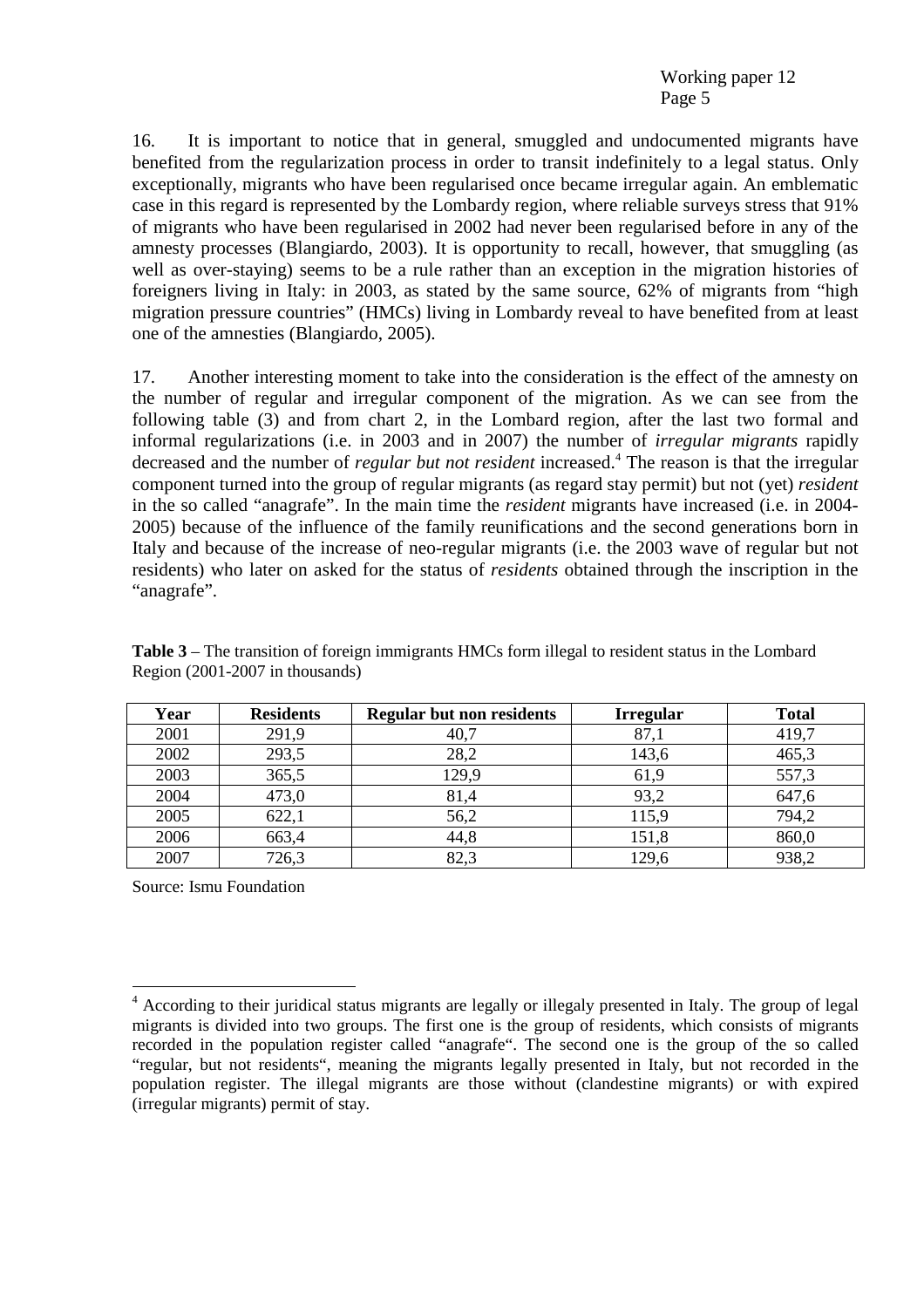



18. From a qualitative point of view, table 4 compares summary statistics of some characteristics concerning documented and undocumented migrants from a representative sample of HMCs living in Lombardy Region. The immediate conclusion that can be drawn, is that there are wide differences between these two groups.

19. The undocumented migrants are slightly younger and have roughly the same level of education comparing to the documented ones. It is more probable to have a migrant household headed by a woman if she is undocumented. Illegal migrants are also less likely to be married, live in smaller households, are more belike to have left spouse and/or children in the origin country, are more likely to come from Eastern Europe and Latin America, have spent less time in Italy, are less likely to be employed and, if so, they earn less. Illegal migrants' earnings are more volatile than the earnings of legal migrants.

20. As shown the official statistics, however fundamental they may be, do not represent the only reference for the analysis of the migratory phenomenon. Researches over the last years have in fact produced many interesting results and one of them, which deserves the special attention, is the survey developed in the Milan area and then extended to the whole Lombard Region whose first suggestion were provided by tables 3 and 4.

Source: Ismu Foundation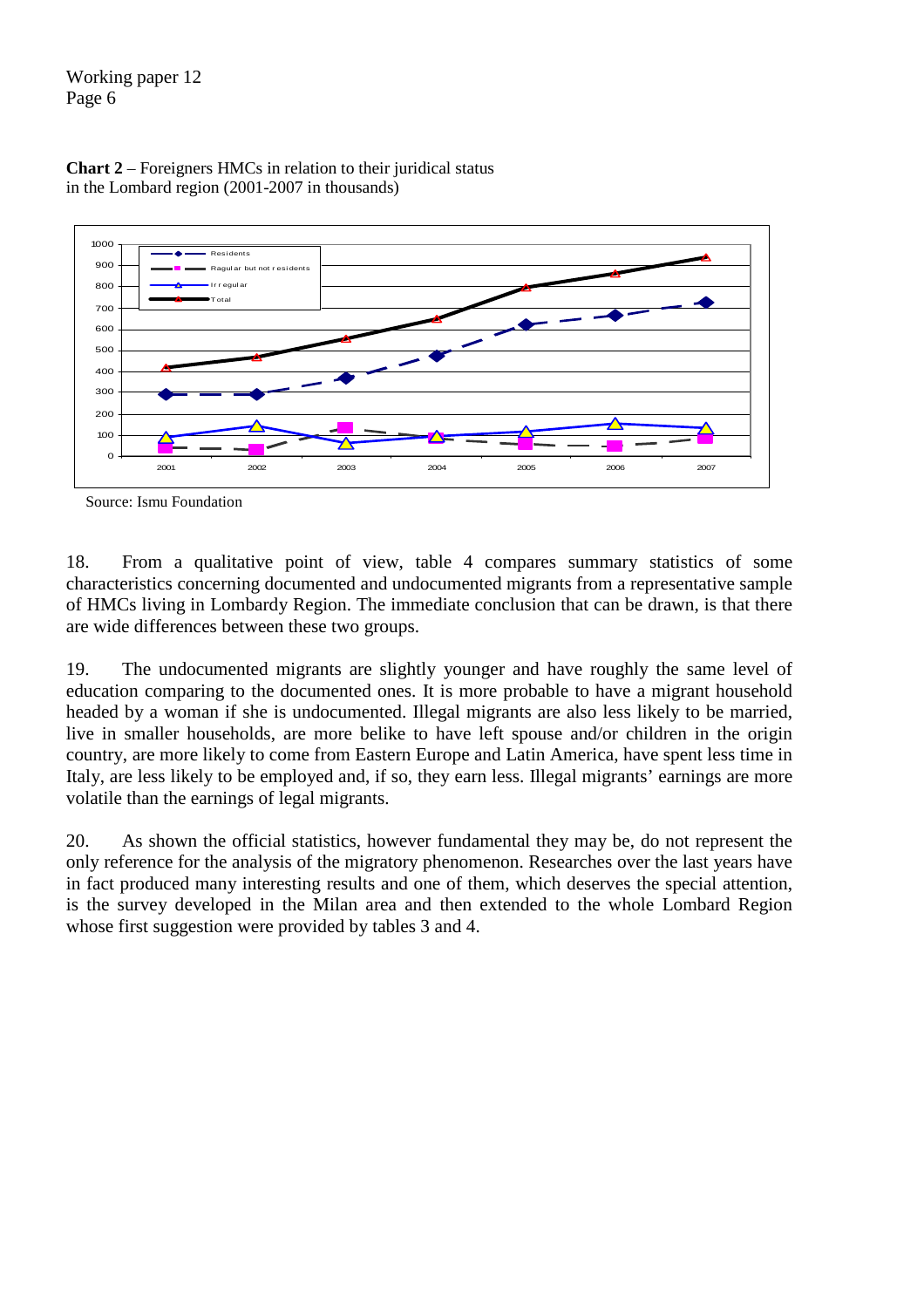|                                     |                                                  | migrants from<br><b>HMCs</b> | <b>Documented</b> | migrants from<br><b>HMCs</b> | Undocumented   |
|-------------------------------------|--------------------------------------------------|------------------------------|-------------------|------------------------------|----------------|
| Number of individuals in the sample |                                                  |                              | 14061             |                              | 2837           |
| Gender                              | % with female head of household                  |                              | 30.6              |                              | 37.6           |
| Civil status                        | % single                                         |                              | 40.7              |                              | 58.6           |
|                                     | % married                                        |                              | 50.0              |                              | 33.2           |
|                                     | % widowed                                        |                              | 1.8               |                              | 1.8            |
|                                     | % divorced                                       |                              | 7.5               |                              | 6.4            |
| Relatives abroad                    | % spouse abroad (married<br>individuals)         |                              | 47.9              |                              | 90.9           |
|                                     | % children abroad (individuals with<br>children) |                              | 51.5              |                              | 91.3           |
| Education                           | % no education                                   |                              | 10.0              |                              | 12.7           |
|                                     | % compulsory                                     |                              | 36.5              |                              | 34.8           |
|                                     | % high school                                    |                              | 40.1              |                              | 41.3           |
|                                     | % university                                     |                              | 13.4              | 11.1                         |                |
| Origin area                         | Sub-Saharan Africa                               |                              | 20.2              | 17.1                         |                |
|                                     | East Asia (and Pacific)                          |                              | 6.2               | 2.9                          |                |
|                                     | East Europe and Central Asia                     |                              | 24.1              |                              | 37.9           |
|                                     | Latin America                                    |                              | 12.8              |                              | 17.7           |
|                                     | Middle East and North Africa                     |                              | 25.1              |                              | 18.7           |
|                                     | South Asia                                       |                              | 11.6              | 5.7                          |                |
| Accommodation                       | own property                                     |                              | 12.9              |                              | 1.1            |
|                                     | rented flat                                      |                              | 72.6              |                              | 59.1           |
|                                     | hotel                                            |                              | 0.3               |                              | 0.5            |
|                                     | free accommodation                               |                              | 6.5               | 17.8                         |                |
|                                     | c/o job place                                    |                              | 7.3               | 15.9                         |                |
|                                     | irregular accommodation                          |                              | 0.3               | 5.5                          |                |
| Employment                          |                                                  |                              |                   |                              |                |
| status                              | employed                                         |                              | 86.6              | 76.8                         |                |
|                                     | self employed                                    |                              | 8.6               | 6.7                          |                |
|                                     | unemployed                                       | 4.8                          |                   |                              | 16.4           |
|                                     |                                                  | mean                         | median            | mean                         | median         |
| Number of household members         |                                                  | 2.14                         | 1                 | 1.30                         | 1              |
| Number of                           |                                                  |                              |                   |                              |                |
| children:                           | total                                            | 1.11                         | 1                 | 0.86                         | $\theta$       |
|                                     | in Italy                                         | 0.59<br>7.59                 | $\theta$          | 0.09                         | $\theta$       |
|                                     | Years of permanence in Italy                     |                              | 6                 | 2.38                         | $\mathfrak{D}$ |
| Age                                 |                                                  | 34.45                        | 34                | 31.67                        | 30             |
| Wage                                |                                                  | 1120.70                      | 1000              | 837.22                       | 800            |
| Wage standard deviation             | 481.8                                            |                              | 515.7             |                              |                |

**Table 4** – Characteristics of households and heads of household. The Lombard region (years 2004-2006)

Source: the calculations of G.C.Blangiardo, F.Fasani, B.Special using ISMU data<sup>5</sup>

 5 More in: G.C.Blangiardo, F.Fasani, B.Special, *Consumption, Savings and Remittances Behaviour of Undocumented Migrants in Italy,*Quaderni del Dipartimento per lo Studio delle Società Mediterranee, Università di Bari, 2008.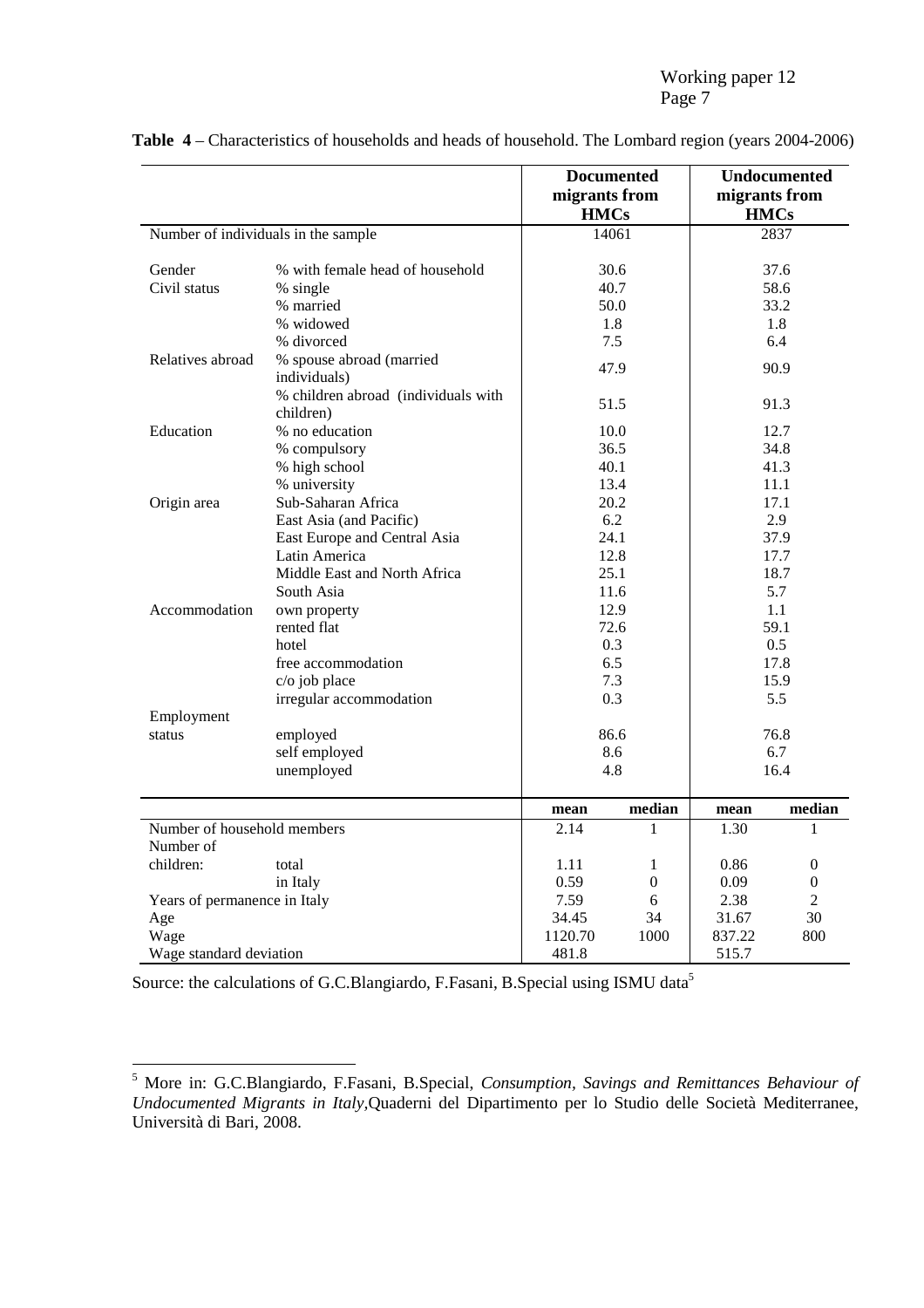## IV. THE CENTRE SAMPLING TECHNIQUE AND THE CONTRIBUTION OF THE ISMU FOUNDATION'S GROUP

21. The last 80's brought significant changes in methodological and empirical research of migration in Italy. Some quantitative research experiences started and opened the door to new approaches to the phenomenon, so that nowadays it is possible to dispose of representative sample much more numerous and efficient. Where such sample is carried on, details on migrant's main qualitative features are available and the estimates of the proportion of *residents* and of legal migrants derived from the sample research, together with the official information from the population register "anagrafe", can be used to generate quantitative evaluations about the migrants' citizenship and the juridical status of their presence.

22. The introduction of "The centre sampling technique (CS)" brought the interesting step forward in the field of the empirical research and thus stimulates the qualitatively new statistical methods to be used to support the institutional and public administration.

23. One of the first signs of increasing interest in new methods arose in 1996 when, after some academic experiences since 1991, the ISMU Foundation financially supported new sample research in the city of Milan, with the aim of monitoring the phenomenon. The originality and the effectiveness of collected data have led to the enlargement of the research program to the whole Lombardy region and to the start of the "Regional Observatory for integration and multiethnicity" in 2001. Since then the research based on using CS technique has made available to create the representative sample of the foreigners living in the Lombard region without regard to their juridical status. The survey is carried out once a year with the number of 8,000units (since 2006 of 9,000 units) originated from the HMCs.

24. In comparison with the official data resources, these Lombard surveys give more precise and detailed information concerning the migration and its qualitative and quantitative aspects. The official data resources take into the consideration only the stable migration component, it means give information (many times also incomplete) only about the regular foreign residents without concentrating on the specific characteristics as structural aspects or the life conditions. On the contrary, the information gained from the above mentioned surveys represent more detailed picture of migration phenomenon. Moreover the results provided by the surveys offer the opportunity to characterize the image of the migratory phenomenon in the Lombard Region (as well as in its territorial details) with respect to the most significant features of the biodemographic, cultural, religious, social, economic-employment and family profile and the life conditions of immigrants (the habitation, the structure of family living in Italy and in the country of origin, the level of remuneration, the working conditions, the type of contract, the remittances sent to the country of origin, the legal status, the marital status, the consumption structure, the migration experience, the expectations to the future etc.). The available statistics also made it possible to study, detailed by country of origin and by territorial distribution, the factors such as gender differences and level of integration. A series of indicators have been also produced to express the degree of maturity of the migratory phenomenon corresponding to the main countries of origin.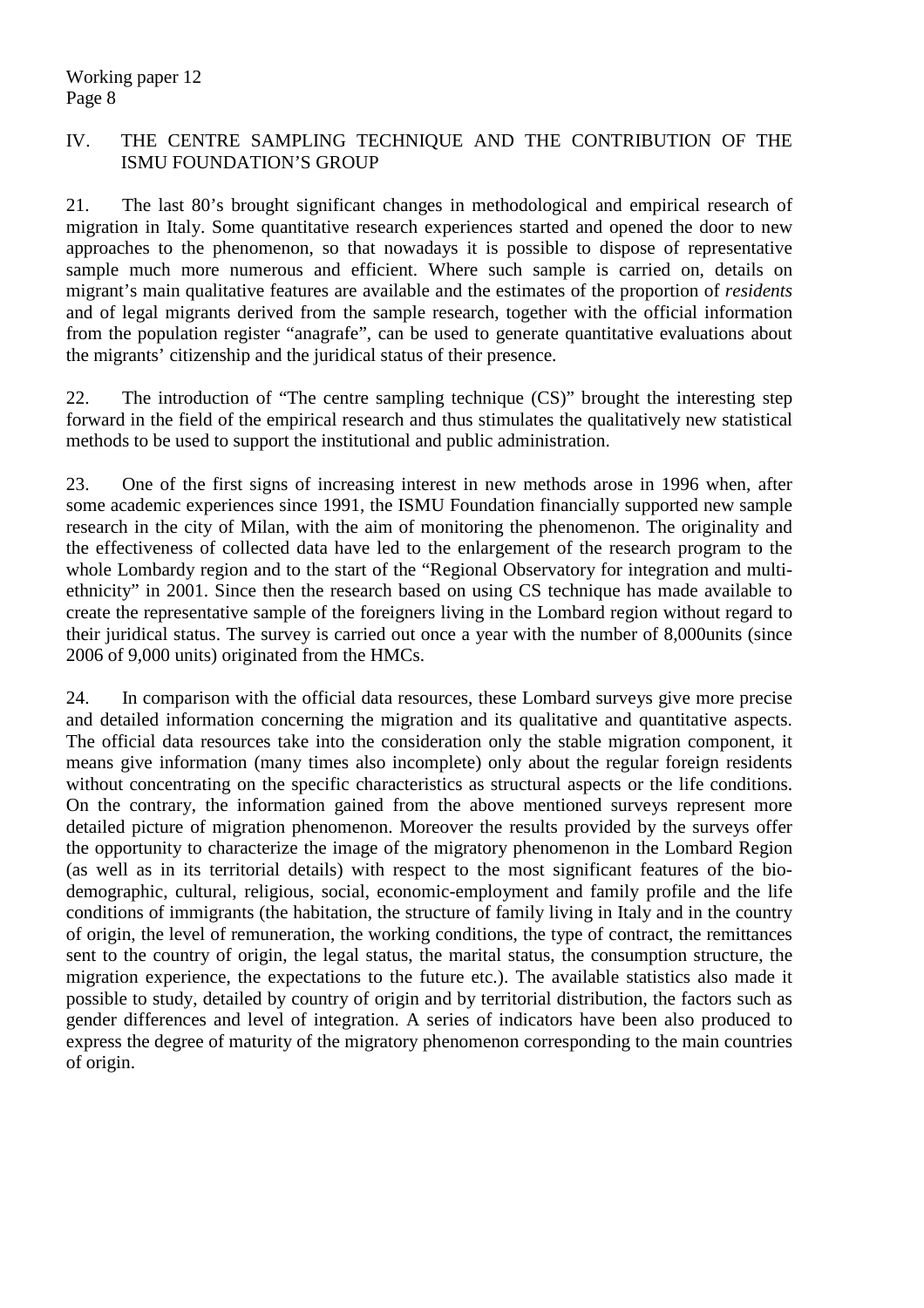#### V. THE IMPLEMENTATION OF REGIONAL EXPERIENCE IN THE NATIONAL **TERRITORY**

25. In 2005 the CS technique was spread and used in the whole Italian territory. The ISMU Foundation led the research financed by the Ministry of Labor with the aim to get more detailed and specific information about the effect of the 2002 regularization of migrants on the labor market and the social environment.

26. The research covered forty Italian provinces, thirty of them exhaustively situated in the six regions-Basilicata, Calabria, Campania, Puglia, Sardinia and Sicilia, plus ten chosen provinces of regions located in the Centre-North of Italy.



The following scheme represents the coordination of the research :

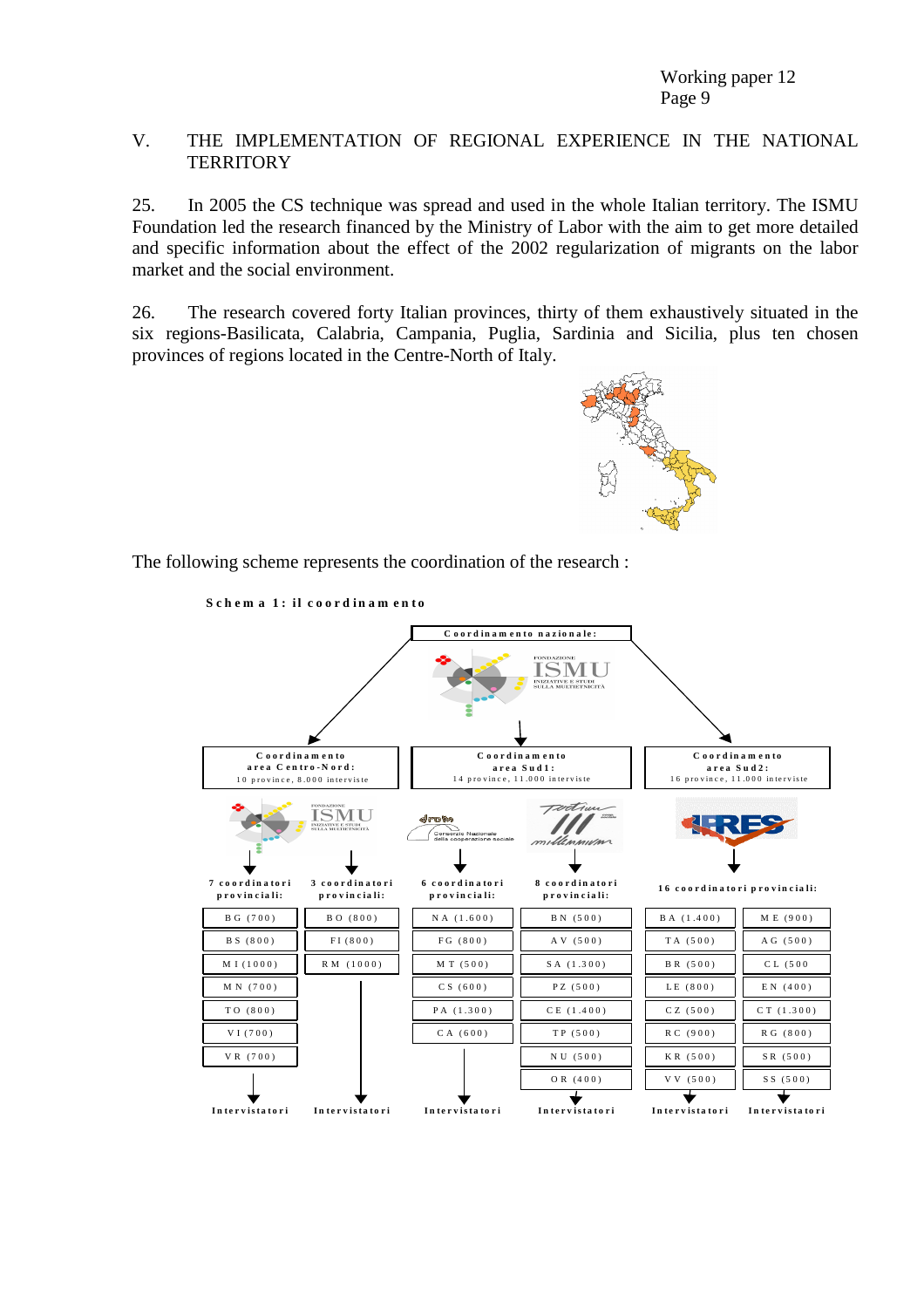27. The research has brought new and detailed information about the effects of the legalizations on the living conditions of immigrants and about the irregular component of the phenomenon. On the basis of results, the estimate of total foreign population presented in Italy on 1st July 2005 was calculated.

Table 5 - Estimate of the total number of foreign residents coming from HMCs and living in Italy on 1<sup>st</sup> July 2005

|                    | <b>Italy</b>                   | Northern &<br><b>Southern</b><br><b>Central</b> |       |
|--------------------|--------------------------------|-------------------------------------------------|-------|
|                    | Absolute numbers (in thousand) |                                                 |       |
| Legal foreigners   | 2,817                          | 2,455                                           | 362   |
| Of which $RNR *$   | 318                            | 267                                             | 51    |
| Illegal foreigners | 541                            | 408                                             | 133   |
| Total              | 3,358                          | 2,863                                           | 495   |
|                    |                                | % Value (every 100 residents)                   |       |
| Legal foreigners   | 83.9                           | 83.7                                            | 73.1  |
| Of which RNR $*$   | 9.5                            | 9.3                                             | 10.3  |
| Illegal foreigners | 16.1                           | 14.3                                            | 26.9  |
| Total              | 100.0                          | 100.0                                           | 100.0 |

*Sources:* ISMU Foundation

\* Regular not residents (not yet recorded in the population register of any Italian municipality)

## VI. FINAL REMARKS: THE MAIN ISSUES OF THE CENTRE SAMPLING **TECHNIQUE**

28. The starting point of CS proposal is that the official data are essential for migration studies, but they have also two significant limits:

- a) they reflect only the regular component of the migration and as long as the illegal one is significantly present as well, the official resources cannot give the comprehensive image of the situation;
- b) the quality and the details of the official data seem to be quite general without focusing on the specific characteristics of the phenomenon.

29. Solutions to these limits can be found using appropriate sampling methods, available to consider the whole foreign population, both legal and illegal, and to make possible the collection of a wider set of information.

30. As regard the CS technique has been successfully used because enables to carry out a probability sample also in case of incomplete (or totally missing) list of statistical units representing the universe of reference, that is the rule in a survey whose object are all the migrants without regard to their juridical status.

31. The rationale of CS technique is that with reference to each local area under enquiry, we can imagine that the universe of foreign citizens present there at the time of the survey is made up of a list of H statistical units, each of which by necessity keeps a set of contacts with some centres or gathering places located in the area (institutions, places of worship, entertainment,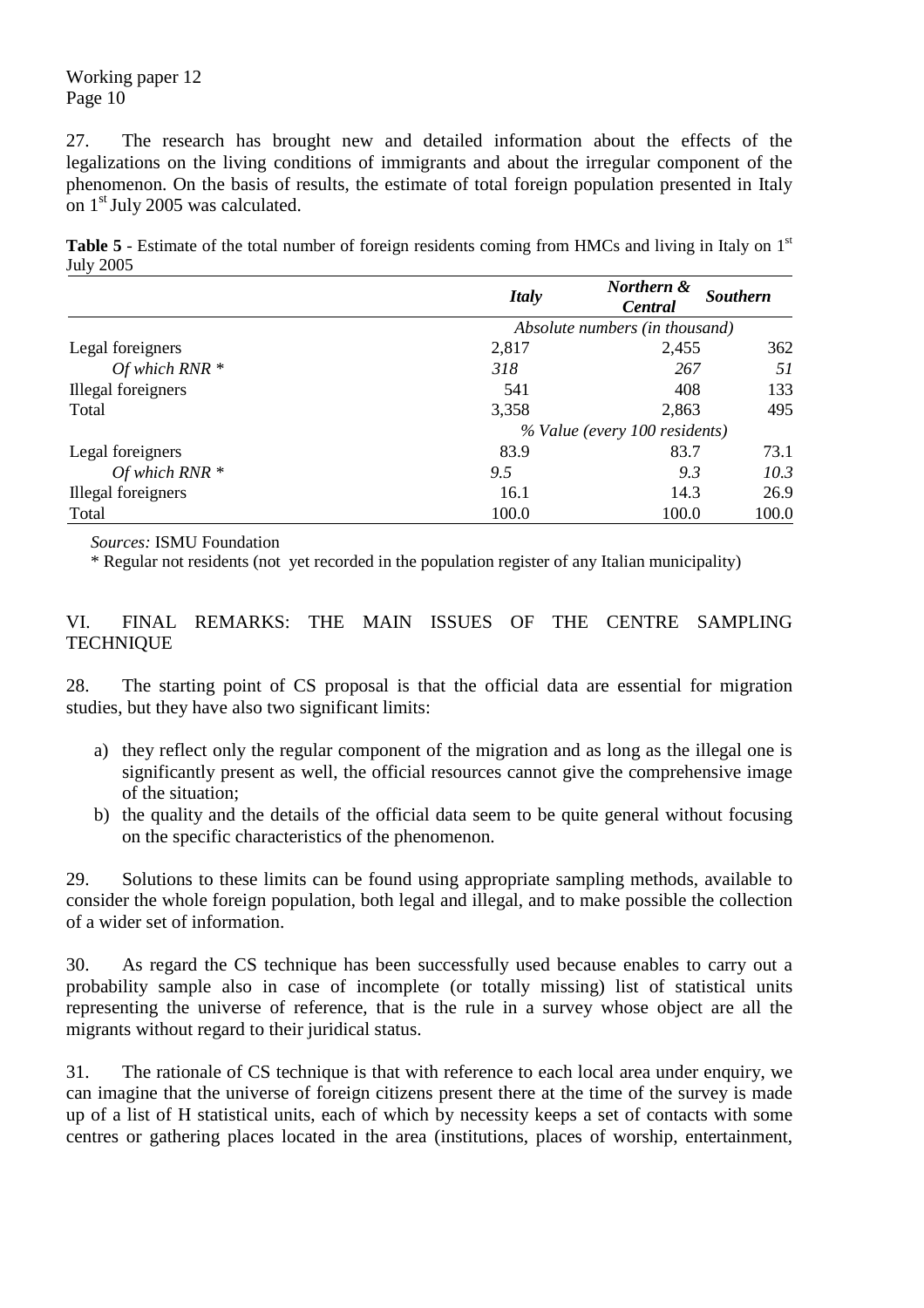care, meetings, etc.). Once a sufficiently wide set of 'centres' is identified, the universe of foreign citizens can be formally described by either a simple nominative list as stated by the following table (type A):

 $\overline{a}$ 

| Sequence | Names W(i) |
|----------|------------|
|          |            |
|          |            |
|          |            |
| $\cdots$ | $\cdots$   |
|          | W(1)       |
| $\cdots$ | $\cdots$   |
| H-1      |            |
|          |            |

or a double entry table which also reports the relationships that each individual keeps with the pre-defined 'centres' as follows (type B list):

| List B                                                                                                                    |              |                                   |             |             |          |           |               |            |
|---------------------------------------------------------------------------------------------------------------------------|--------------|-----------------------------------|-------------|-------------|----------|-----------|---------------|------------|
| <b>Sequence</b>                                                                                                           | <b>Names</b> | List of centres possibly attended |             |             |          |           |               |            |
|                                                                                                                           | W(i)         | Centre 1                          | Centre 2    | Centre 3    | $\cdots$ | $\cdots$  | Centrek-1     | Centre k   |
|                                                                                                                           | a            |                                   |             |             | $\cdots$ | $\cdots$  |               |            |
| $\overline{2}$                                                                                                            | b            | 0                                 |             |             | $\cdots$ | $\cdots$  | $\theta$      |            |
| $\cdots$                                                                                                                  | $\cdots$     | $\cdots$                          | $\cdots$    | $\cdots$    | $\cdots$ | $\cdots$  | $\cdots$      | $\cdots$   |
|                                                                                                                           | $\cdots$     | $\cdots$                          |             |             | $\cdots$ | $\cdots$  |               |            |
| $\cdots$                                                                                                                  | $\cdots$     | $\cdots$                          | $\cdots$    | $\cdots$    | $\cdots$ | $\cdots$  | $\cdots$      | $\cdots$   |
| $H-1$                                                                                                                     | W            | $\theta$                          |             |             | $\cdots$ | $\ddotsc$ |               |            |
| H                                                                                                                         | Z            |                                   |             |             | $\cdots$ | $\cdots$  |               |            |
|                                                                                                                           |              | Tot. $H(1)$                       | Tot. $H(2)$ | Tot. $H(3)$ | $\cdots$ | $\cdots$  | Tot. $H(k-1)$ | Tot. $(k)$ |
| (*) In each column the value is 1 if the subject attends that centre, else 0. It follows that the total of a given column |              |                                   |             |             |          |           |               |            |
| identifies the number of individuals (among the H constituting the universe) attending that centre <sup>o</sup> .         |              |                                   |             |             |          |           |               |            |

32. In practice, if we have to sample N statistical units to be interviewed among the H units which form the relevant population so that the statistical representativeness criteria are respected, we may proceed in two ways:

- a) if a type A list is available (or, equivalently, the data contained in the first two columns of the type B list), N rows-names can be sorted randomly from the list, in order to obtain a simple random sample for which the properties of the most commonly used estimators are well known;
- b) on the contrary, if the only piece of information available is represented by the list of centres labelled in the second row of the heading in the type B list, N column-centres must first be selected randomly with replacement and then, in each selected centre, one statistical unit is randomly chosen among the  $H(i)$  ( $j=1,2,...k$ ) persons who attend it.

 $6$  We can also consider "how many time" is spent in each centre. In this case the attendance can be formally expressed by a value  $X$  (0≤X≤1) proportional to the time spent in the centre.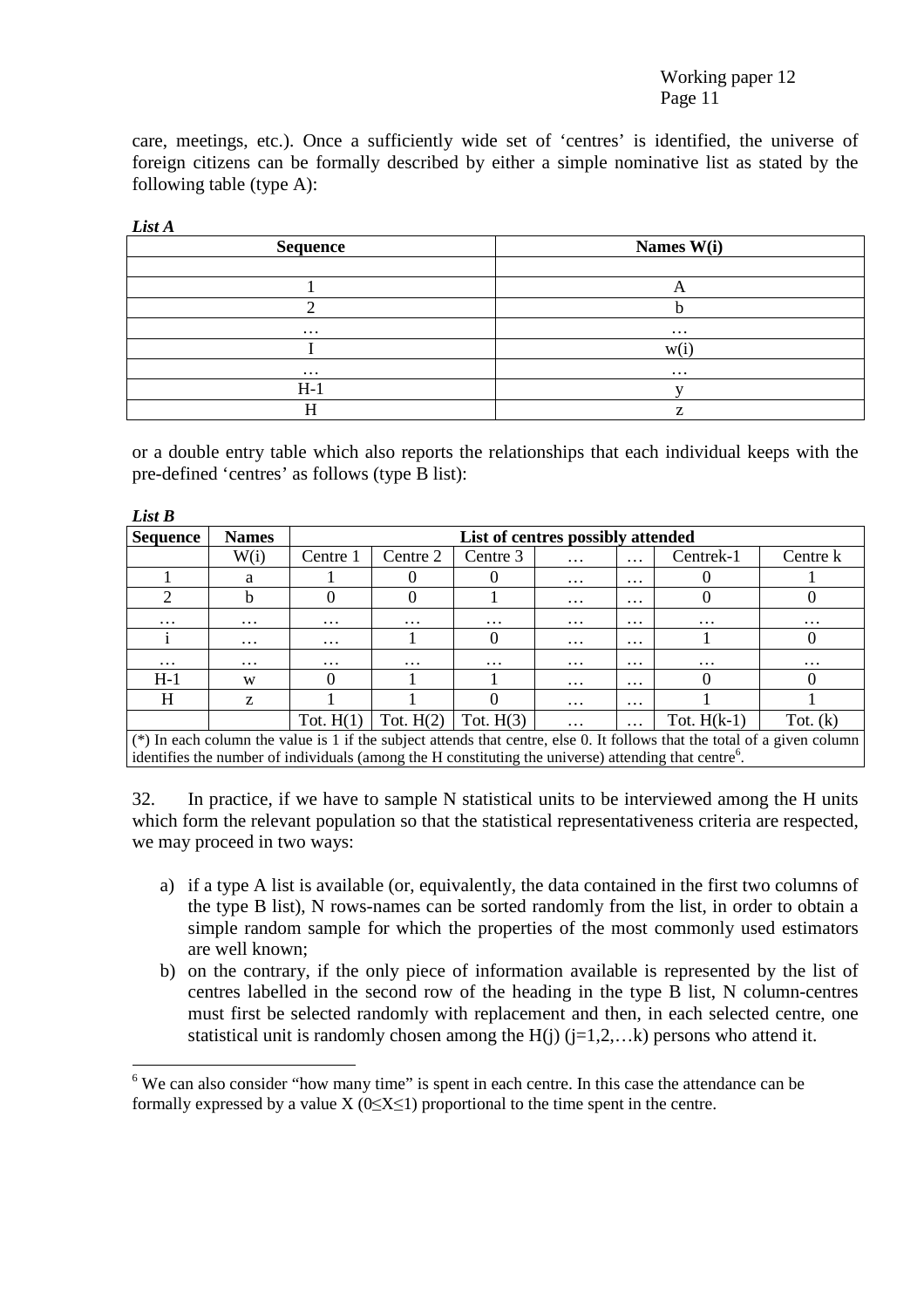$\overline{a}$ 

33. The basic principle of the method supposes that each statistical unit (the migrant) frequents the local centre of aggregation of any character (institutions, places of worship, entertainment, care centre, meeting points, call centre, etc). According to this assumption it is at first necessary to identify all the centres located in the chosen territory and frequented by the migrants. It is not necessarily important to identify the corresponding number of attendees. The centres can be of different characters and can be divided into the following categories:

- a) centres where the complete list of participants is available (population register or "anagrafe", language courses, medical and care centre);
- b) centres with the limited number of participants (social assistance centre with the limited number of places-beds);
- c) centres with none information available (shopping centre, bars and discos, squares, parks).

34. After identifying the criteria of representativeness and the set of centres of aggregation in the chosen territory, the interview section can start. To keep the representativeness of the chosen sample, it is very important to choose it at random. This requirement can be satisfied in many different ways. Let's assume that in the chosen territory there are five centres frequented by the migrants. These centres are of different size. In practice, the number of the interviews in the certain centre depends on its size. If the centre is considered to be small, a small number of interviewees will be chosen. On the contrary, the bigger the centre is and the more migrants frequent it, the more attendees will be interviewed.

35. Afterwards the interviewees (the chosen individuals) are asked to fulfill questionnaires with questions concerning the structural characteristics, both, individual and familiar ones as for example: sex, age, civil status, citizenship, education, religion, regular position of the staying, residence, housing conditions, economic activities, remittances, family structure etc. They are also asked which of the centres indicated on the list in the questionnaire they frequent.**<sup>7</sup>** Once the questionnaires are fulfilled, the foreign citizens are given profiles according to the centres they frequent (all the individuals who attend the same centres are given the same profiles). The individual probability of inclusion in the sample depends:

- a) directly on the number of the selected centres the person really attends;
- b) and inversely on the number of the individuals from the population who attend that centre.

36. In other words the more centres the individual attends, the stronger probability he has to be interviewed and consequently he will receive the lower value of his weighting coefficient. But, the received coefficient also depends on the number of individuals who attend those centres. The bigger and more frequented the centre is, the lesser probability is to choose the certain individual and so that the value of weighting coefficient of this individual is higher.